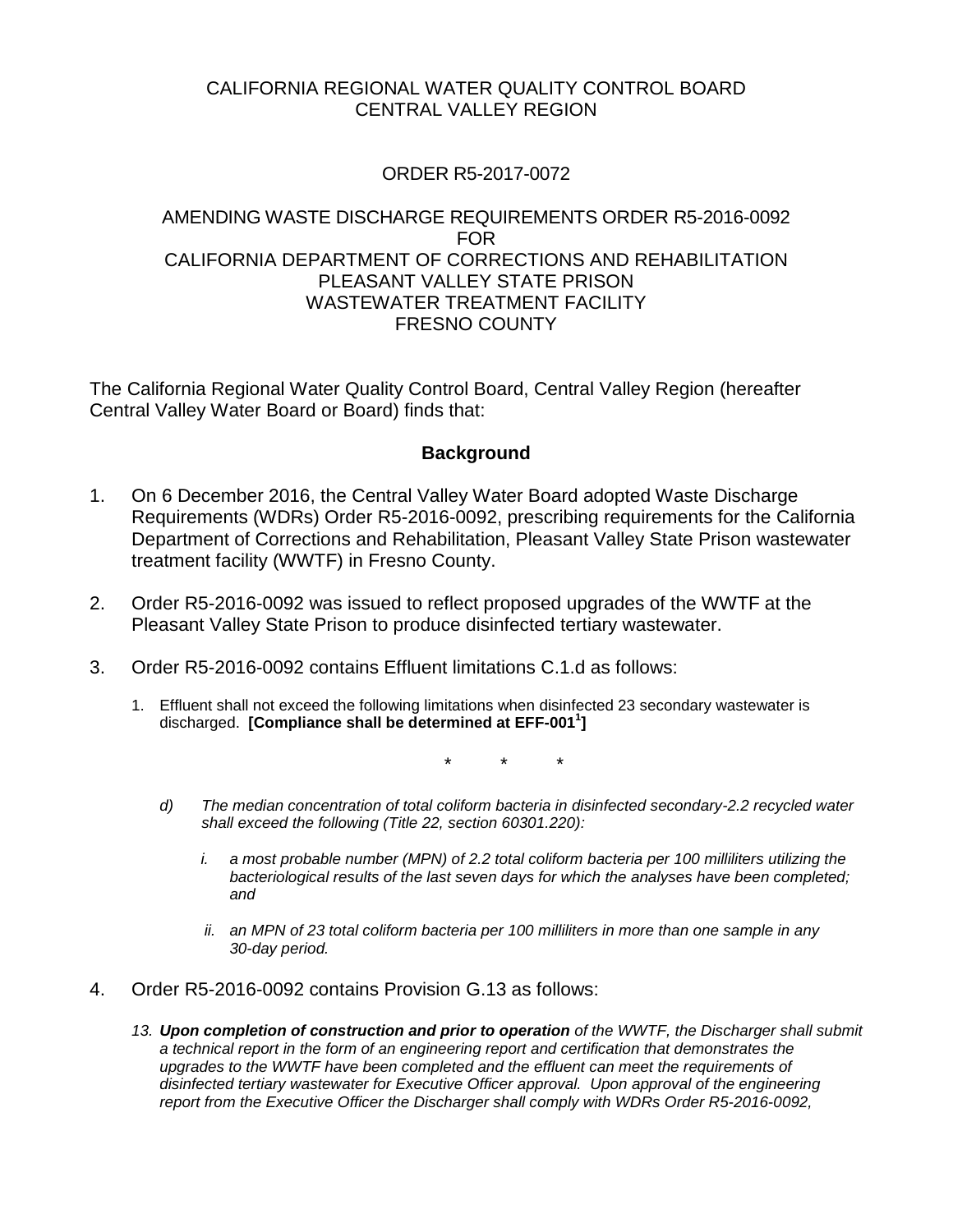*Effluent Limitations C.5 through C.8 and continue monitoring in accordance to the requirements in Monitoring and Reporting Program R5-2016-0092.*

## **California Environment Quality Act**

5. This action to amend WDRs Order R5-2016-0092 is exempt from the provisions of the California Environmental Quality Act (CEQA)(Pub. Resources Code, § 21000 et seq.) in accordance with California Code of Regulations, title 14, section 15301, which exempts the "operation, repair, maintenance, [and] permitting … of existing public or private structures, facilities, mechanical equipment, or topographical features" from environmental review.

### **Public Notice**

- 6. The Central Valley Water Board has notified the Discharger and interested agencies and persons of its intent to amend waste discharge requirements for this discharge and has provided them with an opportunity for a public hearing and an opportunity to submit their written views and recommendations.
- 7. The Central Valley Water Board, in a public meeting, heard, and considered all comments pertaining to the discharge.

**IT IS HEREBY ORDERED** that, pursuant sections 13263 and 13267 of the California Water Code, Waste Discharge Requirements Order R5-2016-0092 is amended to change the Effluent Limitations C.1.d and Provision G.13. The California Department of Corrections and Rehabilitation, Pleasant Valley State Prison, its agents, successors, and assigns, in order to meet the provisions contained in Division 7 of the California Water Code and regulations adopted thereunder, shall comply with amended Order R5-2017-0072 as follows:

Effluent Limitation C.1.d shall be replaced by the following:

1. Effluent shall not exceed the following limitations when disinfected 23 secondary wastewater is discharged. [Compliance shall be determined at EFF-001<sup>1</sup>]

\* \* \*

- *d) The median concentration of total coliform bacteria in disinfected secondary-2.2 recycled water shall not exceed the following (Title 22, section 60301.220):*
	- *i. a most probable number (MPN) of 2.2 total coliform bacteria per 100 milliliters utilizing the bacteriological results of the last seven days for which the analyses have been completed; and*